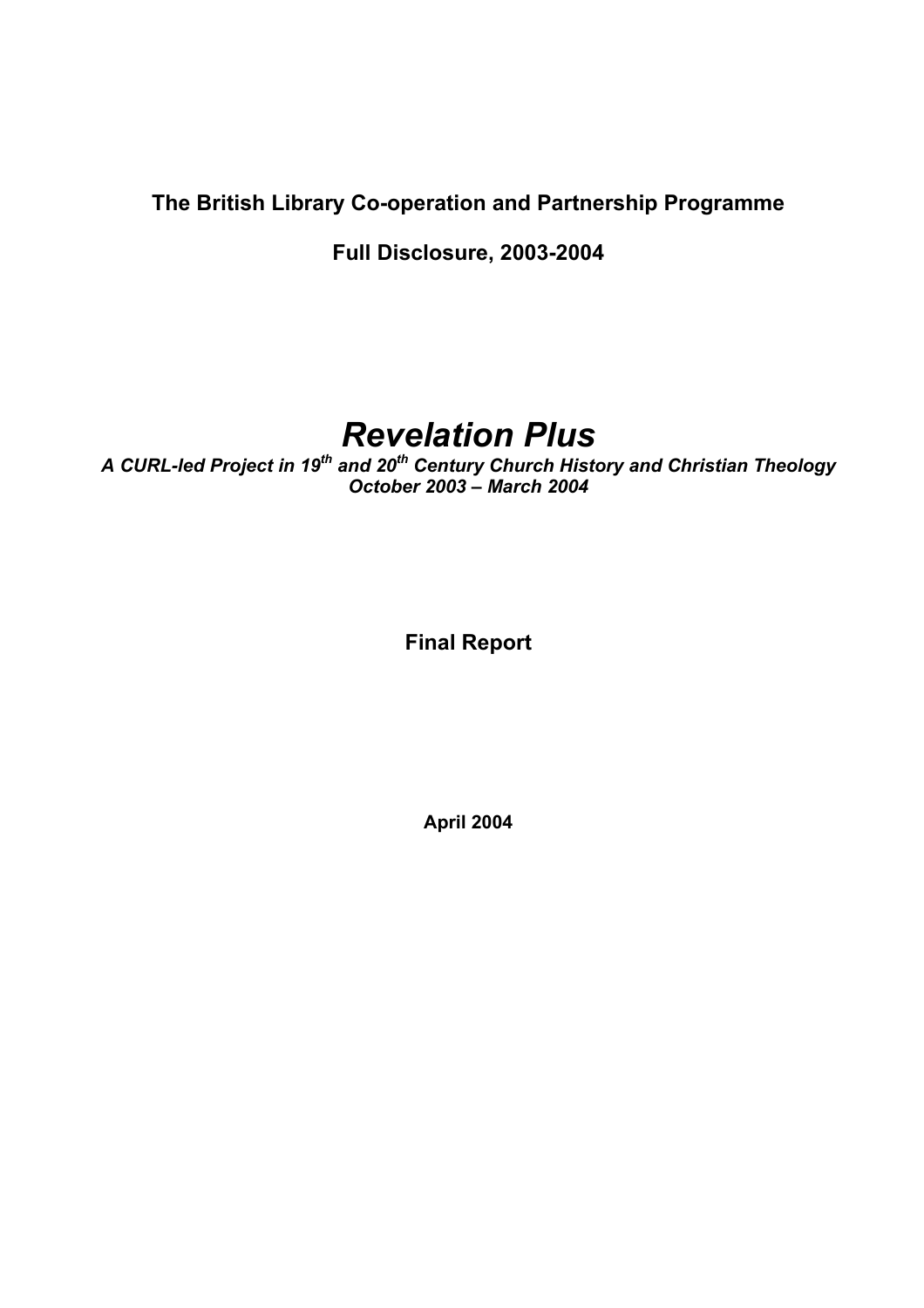

Research Libraries of the British Isles in co-operation

#### **Executive Summary**

Led and managed by CURL, Revelation Plus involved the participation of 8 partner libraries:

UCL (University College London) Library Services University of Durham - Durham University Library University of Edinburgh - Edinburgh University Library University of Leeds - Leeds University Library University of London Library University of Manchester - John Rylands Library University of Oxford, Bodleian University of Warwick Library

It was a six months project with a budget of £21,688. The costs of the project were split between Full Disclosure and the partner institutions (CURL and the libraries) as follows:

| <b>Full Disclosure</b> | £12.000 | 55.33% |
|------------------------|---------|--------|
| Partner libraries      | £ 6.386 | 29.44% |
| CURL                   | £3,302  | 15.23% |

The partnership realised all the deliverables listed in the project proposal:

- The creation of at least 5,009 electronic bibliographic records describing material from eight collections of printed material focusing on a number of Christian denominations, churches and movements. This adds to the work carried out within the framework of the RSLP projects *Revelation: Unlocking Research Resources for 19th and 20th Century Church History and Christian Theology* and, to a certain extent, *19th Century Pamphlets.* The partnership produced 5,180 records.
- The downloading of all produced records, which have been created according to international standards, into the CURL database, with the result that they will be searchable by all, free of charge, on the Internet via the partner libraries' online catalogues, as well as via the COPAC service ([http://www.copac.ac.uk](http://www.copac.ac.uk/)), as is already the case with the records produced by the abovementioned RSLP projects.
- The creation of four collection-level descriptions to ensure that all the material catalogued within the project is searchable at collection level, as well as at item level.
- The inclusion of all created collection-level descriptions into the Revelation Database (available at [http://www.is.bham.ac.uk/rslp/revelation/mapping/mappingdatabase.htm\)](http://www.is.bham.ac.uk/rslp/revelation/mapping/mappingdatabase.htm) to ensure that these are searchable by all, free of charge, on the Internet. This was carried out with the support of Information Services at the University of Birmingham, where the web tool is hosted and maintained.
- The commitment of all partner libraries to granting physical access to the collections included in the project to all researchers and other users engaged in serious study, whether university-based or not.

The project was implemented within the agreed budget and time-scale.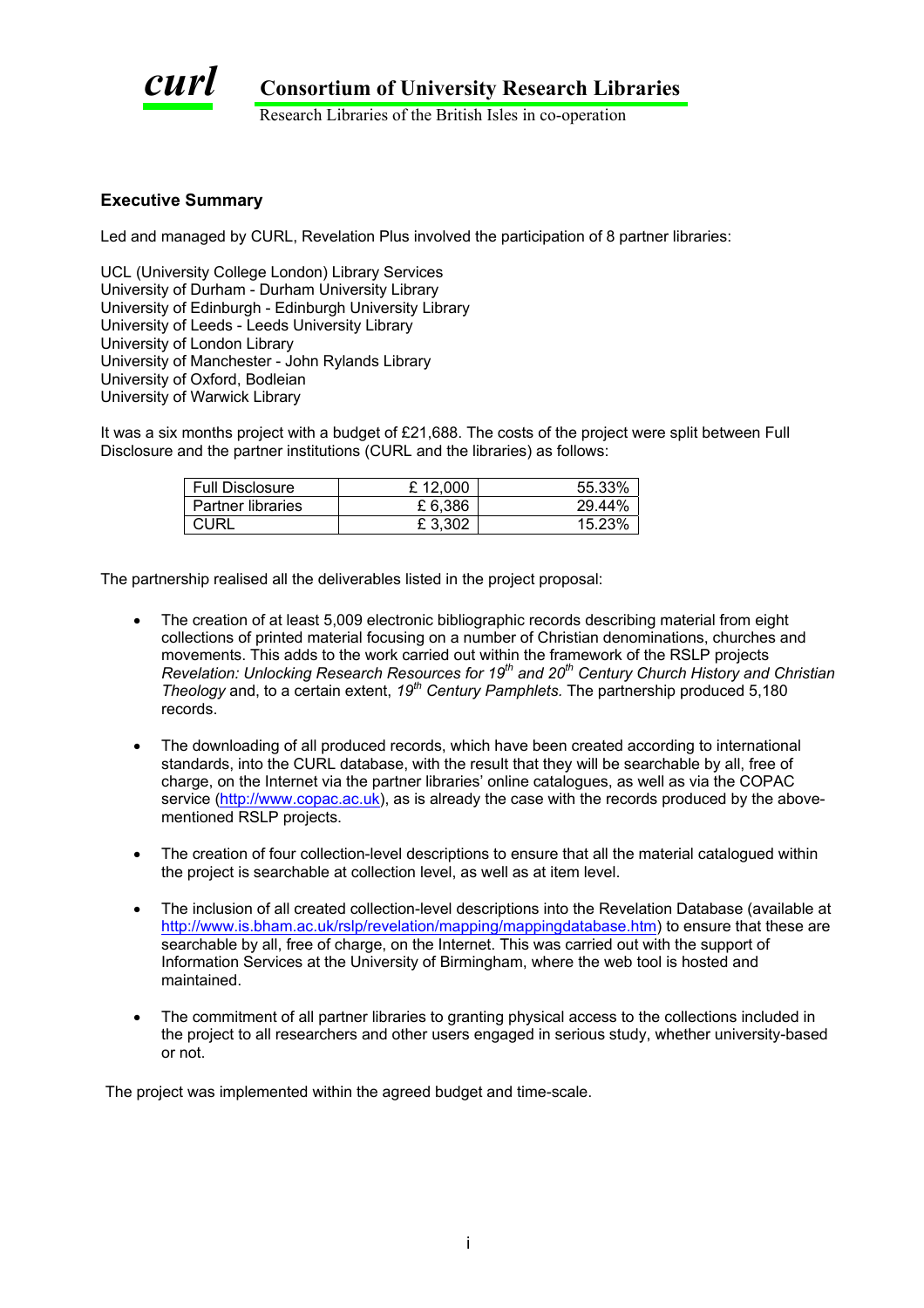

Research Libraries of the British Isles in co-operation

### **Contents**

- **1. Brief Description of the Project**
- *1.1 Purpose of the Project*
- *1.2 Partnership and Collections*
- *1.3 Methodology*
- 1.3.1 Retrospective Conversion & Cataloguing Programme
- 1.3.2 Collection Mapping Web Tool
- *1.4 Project Management*
- *1.5 Budget*

## **2. Results**

- *2.1 Retrospective Conversion Programme*
- 2.1.1 Number of Records Produced
- 2.1.2 Hit Rates
- *2.2 Collection Mapping Web Tool*
- *2.3 Dissemination*
- **3. Financial Assessment**
- *3.1 Use of Full Disclosure Grant*
- *3.2 Unit Costs*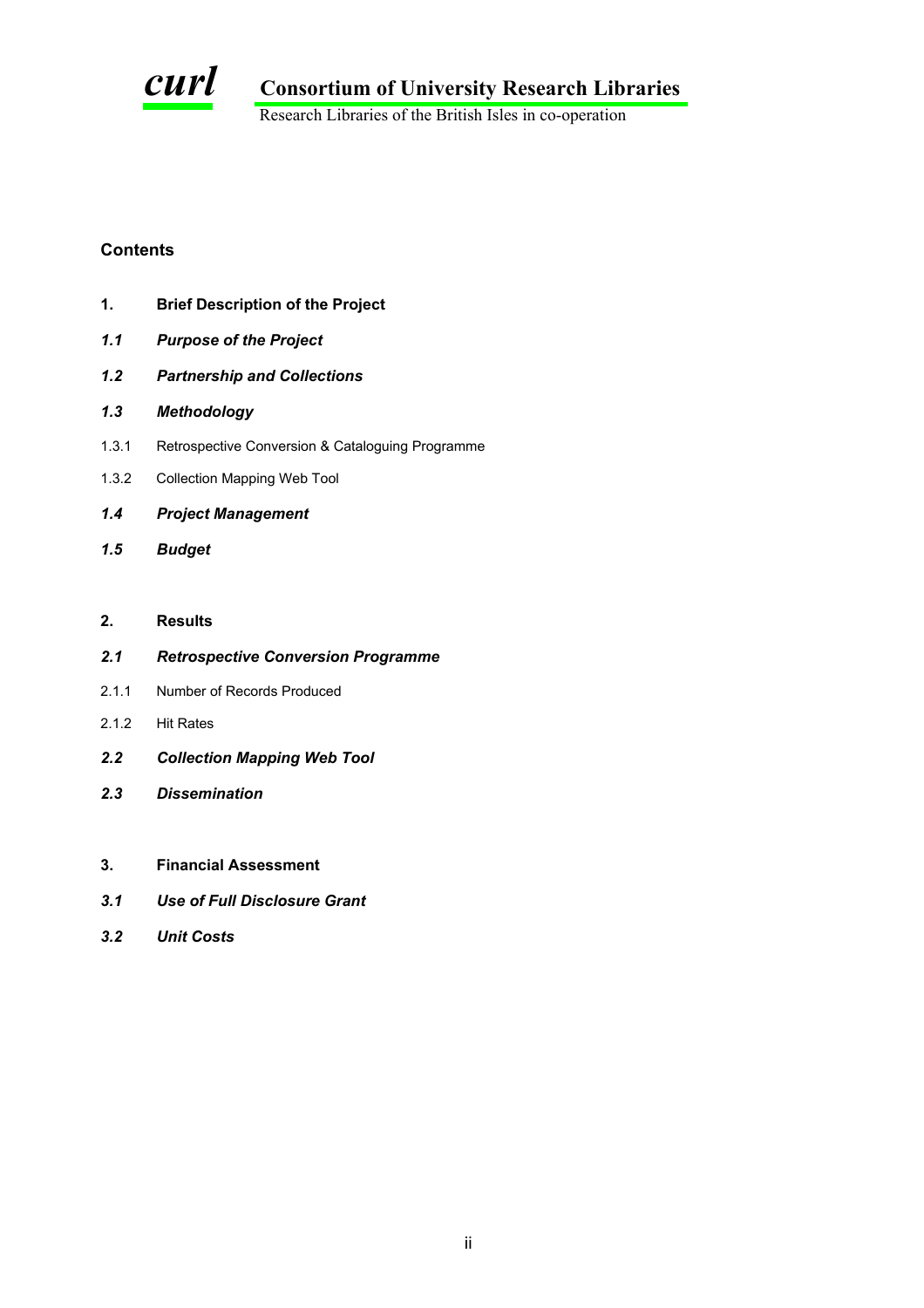

Research Libraries of the British Isles in co-operation

#### **1. Brief Description of the Project**

#### *1.1 Purpose of the Project*

The purpose of the Revelation Plus project is to add to the work carried out within the framework of the RSLP projects *Revelation: Unlocking Research Resources for 19th and 20th Century Church History and Christian Theology* and, to a certain extent, *19th Century Pamphlets* by:

- Creating an additional 5,000 or so electronic bibliographic records describing material from eight collections of printed material that focus on a number of Christian denominations, churches and movements;
- Adding the missing four in all collection-level descriptions for these collections on the Revelation Database (available at [http://www.is.bham.ac.uk/rslp/revelation/mapping/mappingdatabase.htm\)](http://www.is.bham.ac.uk/rslp/revelation/mapping/mappingdatabase.htm).

All the records produced are to be searchable by all, free of charge, on the Internet via the partner libraries' online catalogues, as well as via the COPAC service [\(http://www.copac.ac.uk](http://www.copac.ac.uk/)), as is already the case with the 142,646 records produced by the initial Revelation project. All the created collection-level descriptions are to be searchable by all, free of charge, on the already existing Revelation Database. Physical access to the collections will be granted to all researchers and other users engaged in serious study, whether university-based or not.

#### *1.2 Partnership and Collections*

The project, led by CURL, involved the participation of eight CURL institutions, most of which did not have the opportunity to participate in the initial Revelation project. Here is a list of all eight collections, short descriptions of which can be found in the Project Proposal available at [http://www.curl.ac.uk/projects/revplusprop.doc:](http://www.curl.ac.uk/projects/revplusfinal.doc)

| <b>Collections</b>                          | <b>Institutions</b>                                    | <b>Number</b><br>of items* |
|---------------------------------------------|--------------------------------------------------------|----------------------------|
| <b>Catholic Apostolic Church Collection</b> | University of Oxford, Bodleian                         | 1,031                      |
| Franciscan Studies Collection               | UCL (University College London) Library Services       | 240                        |
| <b>Gillian Rose Collection</b>              | University of Warwick Library                          | 1,200                      |
| <b>Holden Library</b>                       | University of Leeds - Leeds University Library         | 800                        |
| Plato E. Shaw Collection                    | University of Edinburgh - Edinburgh University Library | 538                        |
| Porteus Library **                          | University of London Library                           | 100                        |
| Sunderland Friends' Library                 | University of Durham - Durham University Library       | 500                        |
| <b>Unitarian College Collections</b>        | University of Manchester - John Rylands Library        | 600                        |
|                                             |                                                        | 5,009                      |

\* Numbers at planning stage

 $**$  See 2.2.1,  $4<sup>th</sup>$  bullet

The Revelation Database is hosted and maintained by Information Services at the University of Birmingham.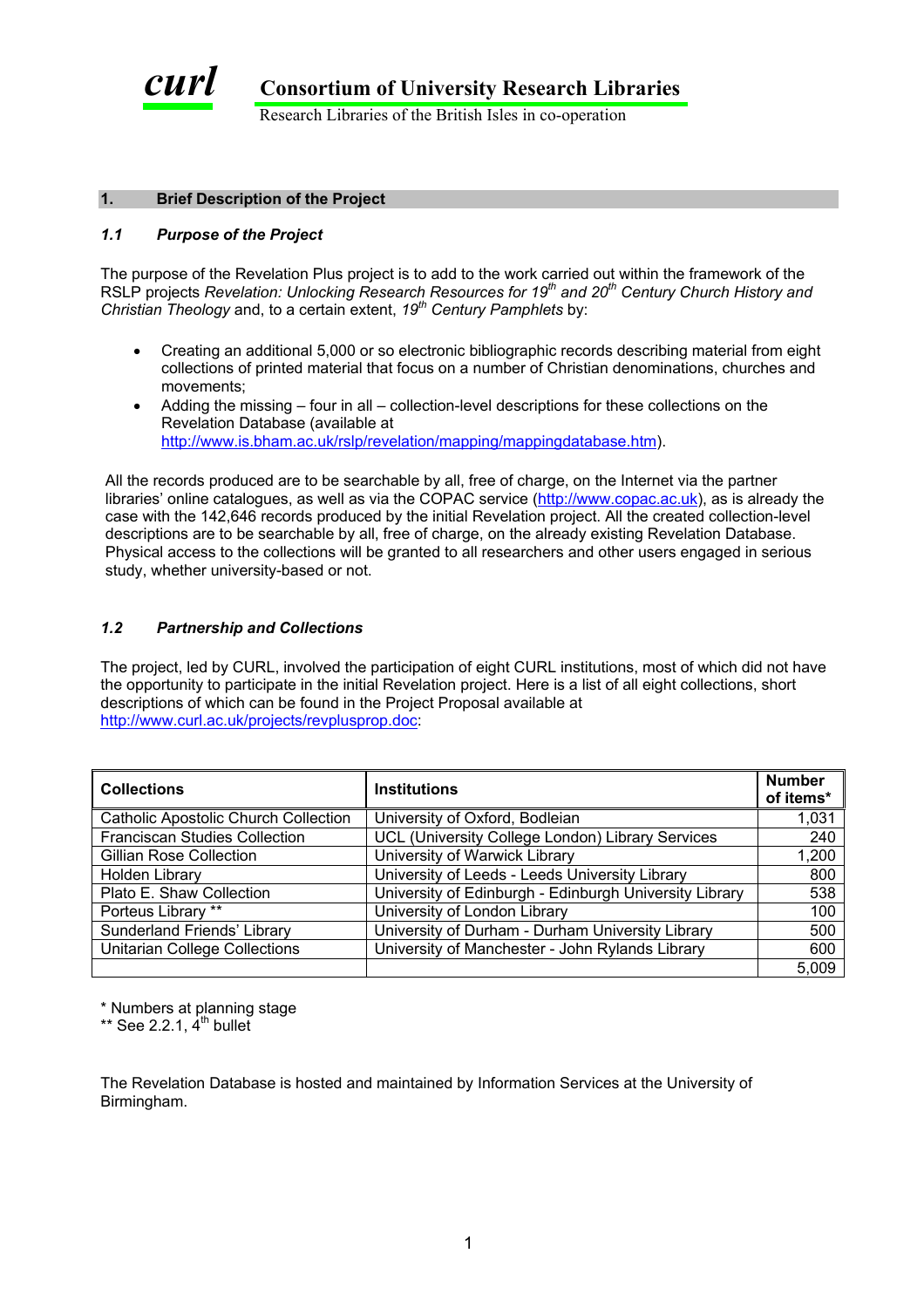

#### *1.3 Methodology*

#### 1.3.1 Retrospective Conversion & Cataloguing Programme

The material included in this project either was not at all catalogued or was documented in very basic card catalogues or shelf-lists - in some cases created by the original owner of the collection rather than by the holding library. All the cataloguing had to be done with the item in hand.

The methodology used was that of shared distributed cataloguing, i.e. the cataloguing took place in the libraries where the collections are held, and partner libraries searched external bibliographic databases in order to reduce in-house cataloguing effort and minimise the need to create records from scratch. Partner libraries had free access to the CURL record retrieval database and the option of purchasing records from RLG at the preferential rate negotiated by CURL. All created records have been contributed to the CURL database.

All cataloguing was carried out in accordance with internationally recognised standards, namely AACR2, MARC and LCSH, and conformed to the CURL Minimum Standards for Bibliographic Records, available at <http://www.curl.ac.uk/database/bibstandards.html>.

#### 1.3.2 Collection Mapping Web Tool

The four missing collection-level descriptions (Catholic Apostolic Church Collection, Franciscan Studies Collection, Gillian Rose Collection and the Holden Library) were created using the Revelation Database template, which combines fields from the RSLP/UKOLN collection-level description tool for printed collections and the Archives Hub collection description template for archives. The descriptions were created and entered online by the holding libraries using a password-protected online data entry form and were monitored for quality control by Beth Galer, who is responsible for maintaining the Revelation Database hosted by Information Services at the University of Birmingham.

#### *1.4 Project Management*

The project was managed by the CURL Secretariat under the supervision of the CURL Executive Secretary. This is a summary of the communication channels established and of the reporting and monitoring procedures implemented to ensure the smooth and successful running of the project:

- All partners sent the project head monthly progress reports showing results against targets (see Appendix A for the list of key contacts).
- A sub-group of partners sent a financial report on completion of the project, as agreed.
- The project head:
	- o Monitored the project's progress against agreed targets and standards.
	- o Carried out quality control measures (including checking ca. 20 bibliographic records per library)
	- $\circ$  Sent monthly progress reports to the partners, via the project mailing list, compiled on the basis of the partners' reports.
	- o Managed the project budget.
	- o Complied with the reporting requirements of Full Disclosure and reported back to the CURL Board: a progress report was submitted half-way through the project, and this final report was submitted on completion of the project.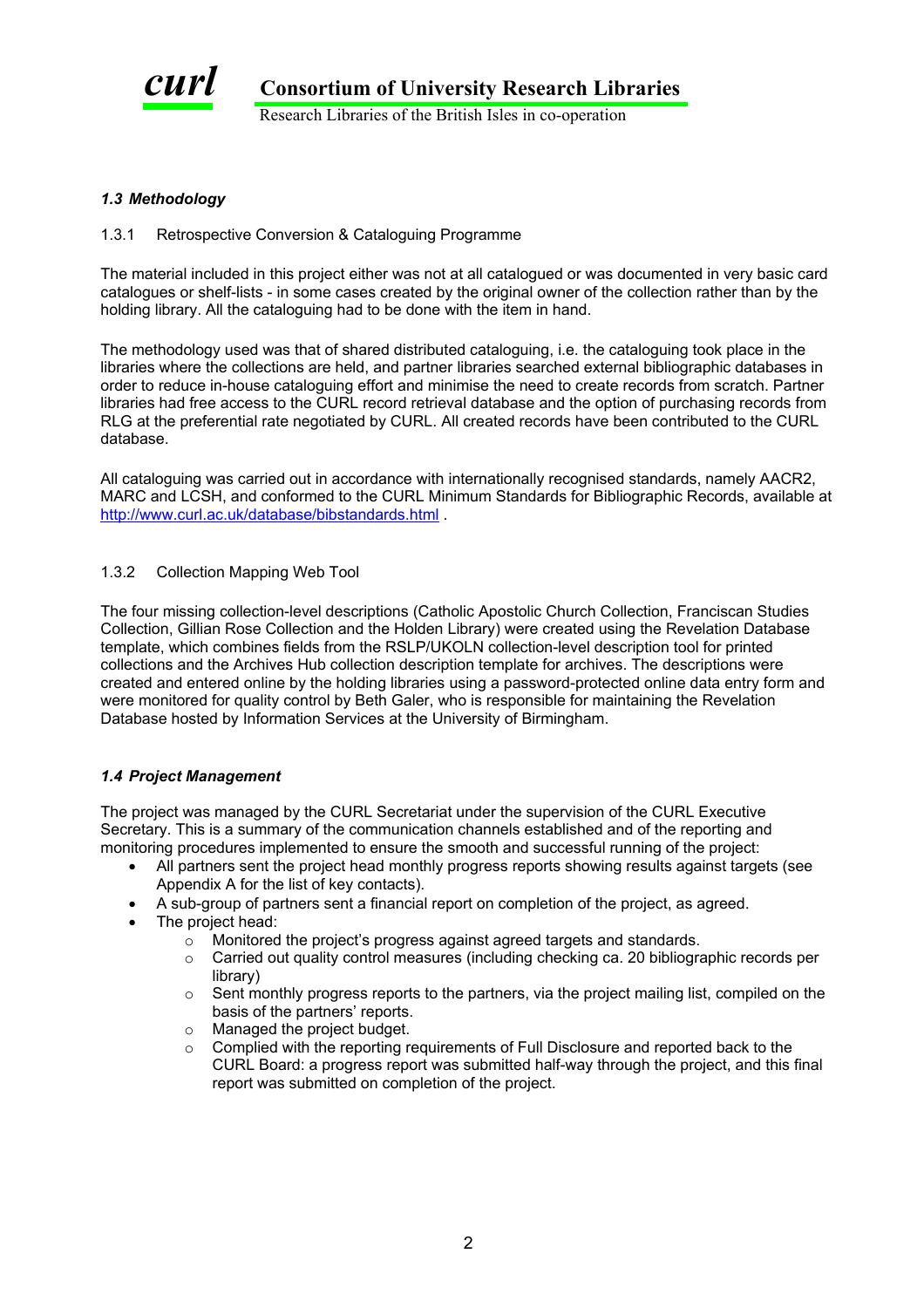

Research Libraries of the British Isles in co-operation

#### *1.5 Budget*

As stated in the Project Proposal (see at [http://www.curl.ac.uk/projects/revplusprop.doc](http://www.curl.ac.uk/projects/revplusfinal.doc) ), the cataloguing costs were based on a £4.25 unit cost. The following table explains the rationale behind this figure (in £):

| Revelation project basic unit cost                                                          | 3.30 |
|---------------------------------------------------------------------------------------------|------|
| Revelation project overheads per record                                                     | 0.64 |
| 3% increase for inflation per record                                                        | 0.12 |
| Small increase reflecting the fact that most Revelation Plus material was likely to be more | 0.19 |
| labour-intensive because it needed to be catalogued from scratch and with the item in hand  |      |
| <b>Revelation Plus unit cost</b>                                                            | 4.25 |

As the total number of records was 5,009 at the planning stage, the cataloguing costs were estimated at  $£4.25 \times 5,009 = £21,288.$ 

To this was added the project management costs, estimated at £400, i.e. approximately 22 hours of work by an AR2 member of staff (£22,191 per annum), including 30% overheads, the 22 hours being broadly distributed as follows: 6 monthly reports: 6 hours; final report: 4 hours; bibliographic monitoring: 2 hours; liaison and communication: 10 hours.

The total budget was therefore estimated at £21,688, and the partnership was awarded a £12,000 grant by Full Disclosure. The costs were shared as follows:

|                          | Contributions in £ | % of cataloguing costs | % of total costs |
|--------------------------|--------------------|------------------------|------------------|
| <b>Full Disclosure</b>   | 12,000             | 56.37                  | 55.33            |
| <b>Partner libraries</b> | 6,386              | 30.00                  | 29.44            |
| <b>CURL*</b>             | 3,302              | 13.63                  | 15.23            |
| <b>Total</b>             | 21,688             | 100.00                 | 100.00           |

\* CURL's contribution includes the total project management costs, i.e. £400, provided in kind. In all, the partnership's contribution amounted to 44.67% of the total costs of the project.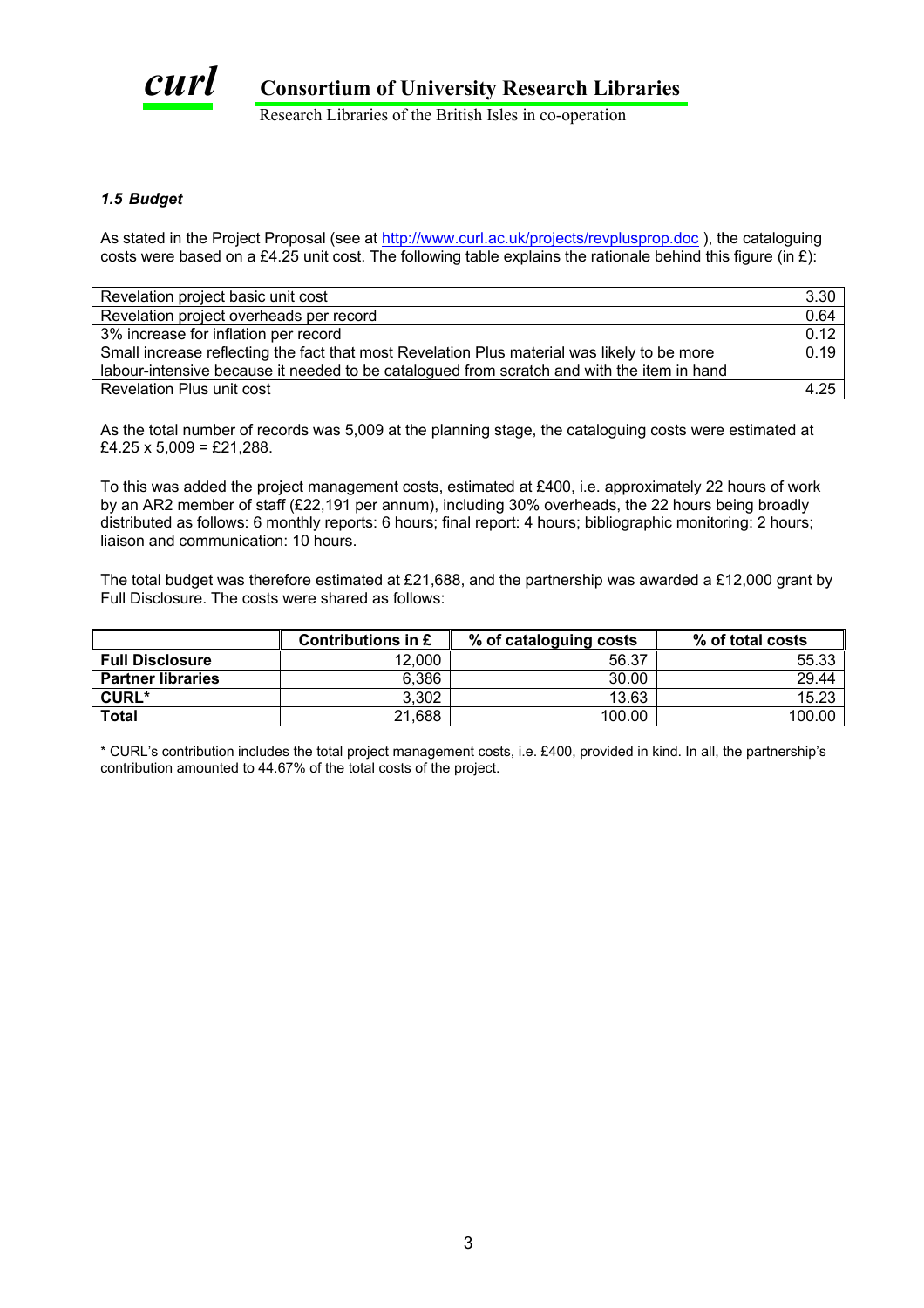

#### **2. Results**

# *2.1 Retrospective Conversion & Cataloguing Programme*

2.1.1 Number of Records Produced

|                   |      | Targets   Results | <b>Comments</b>                                 |
|-------------------|------|-------------------|-------------------------------------------------|
| <b>UCL</b>        | 240  |                   | 228 Completed - 12 records short                |
| Durham            | 500  |                   | 522 Completed – target exceeded by 22 records   |
| Edinburgh         | 538  |                   | 538 Completed                                   |
| Leeds             | 800  |                   | 939 Completed - target exceeded by 139 records  |
| London (ULL)      | 100  |                   | 109 Completed – target exceeded by 9 records    |
| <b>Manchester</b> | 600  |                   | 605 Completed – target exceeded by 5 records    |
| <b>Oxford</b>     | 1031 |                   | 1017 Completed - 14 records short               |
| <b>Warwick</b>    | 1200 |                   | 1222 Completed – target exceeded by 22 records  |
| Total             | 5009 |                   | 5180 Completed – target exceeded by 171 records |

These are excellent results:

- The partnership completed the project by the end of March 04, as planned and agreed with Full Disclosure. It produced 5,180 records, thus exceeding its overall target by 171 records.
- All partners completed their parts of the project, most of them having exceeded their individual targets – one of them, Leeds, quite substantially. UCL and Oxford are only a few records short, as a result of a very slight overestimation, at the planning stage, of the number of records to be created. UCL's collection turned out to include some items that duplicated items in another collection.
- All partners observed the agreed bibliographic standards.
- The 109 records produced by the ULL are made up of records describing items from three different collections, as it turned out that there remained fewer than 100 items in need of retrospective conversion in the Porteus Collection – most pamphlets in the Porteus Collection were catalogued as part of the RSLP CURL-led *19th Century Pamphlets* project. The break is as follows: 41 items from the Porteus Collection (as stated in the proposal); 33 from the Prothero Collection (ecclesiastical pamphlets with an Anglican emphasis); 35 from the Ethel M. Wood Collection (English and American Bibles and books on biblical studies). This was authorised by the Project Head.

#### 2.1.2 Hit Rates

This section contains a spreadsheet showing the hit rates at both institutional and partnership levels as well as seven graphs analysing the hit rates at partnership level, with some comparison with the hit rates achieved in the initial Revelation project. Here is a summary of the main points:

• As suspected at the planning stage, because of the more specialised nature of the collections included in Revelation Plus, the external databases hit rate is lower than that of the initial Revelation project, by approximately 6%, although it remains above 60% (see graph 4).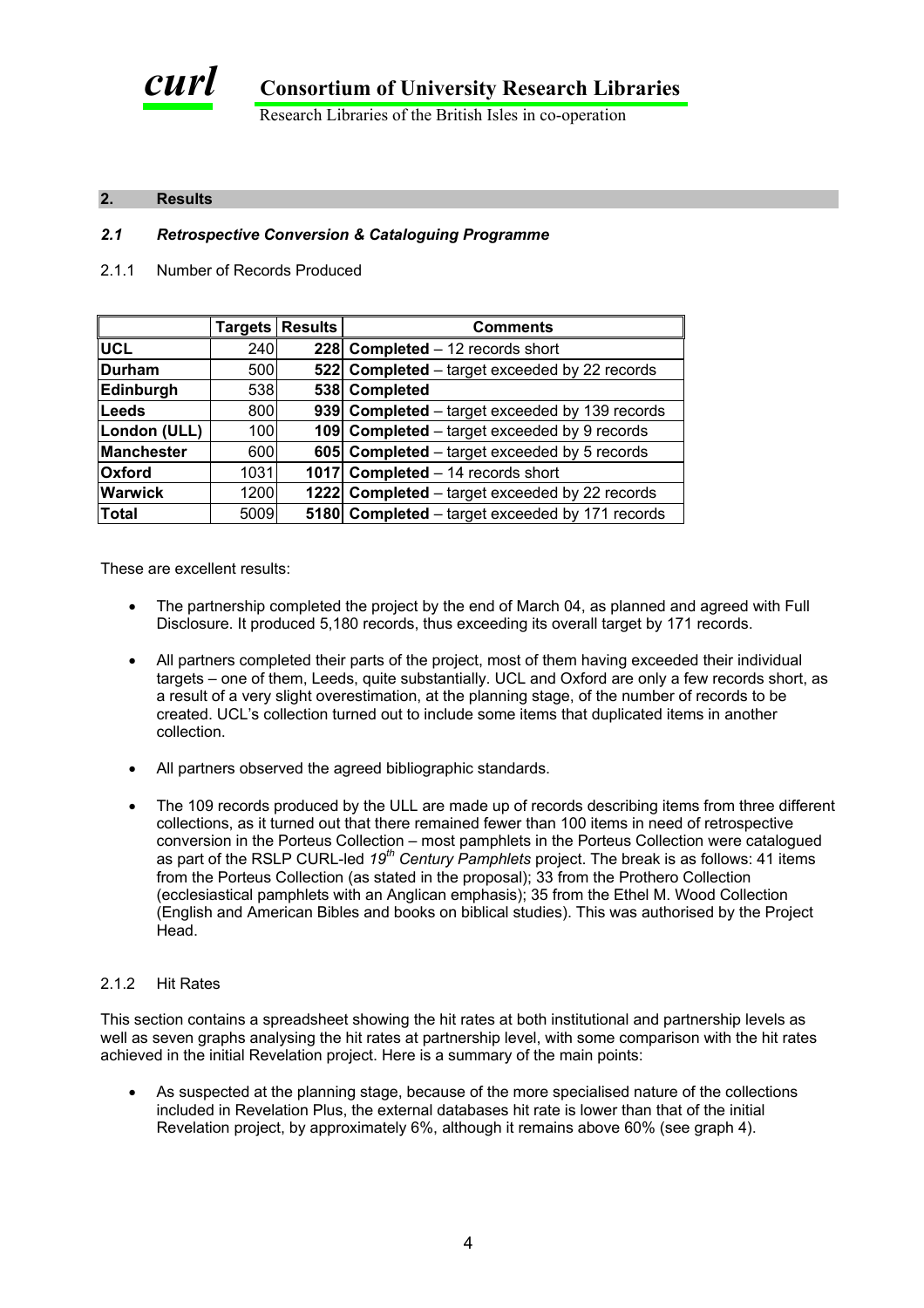

- It therefore follows that the percentage of Emmas is higher, from 17% in the initial project to 23% on Revelation Plus (see graphs 5 and 6; and the third note below the spreadsheet for a definition of Emma).
- The proportion of downloaded records from the CURL database remains high 65% as compared to 68% in the initial project (see graph 7).
- It is probably best not to read too much in the relatively high OCLC figure (see graph 7), as the spreadsheet shows that most of the OCLC records were downloaded by one partner only, and this institution did not at all use the RLG database. Likewise, only one institution used Talis.

See spreadsheet and graphs on pages 6-8.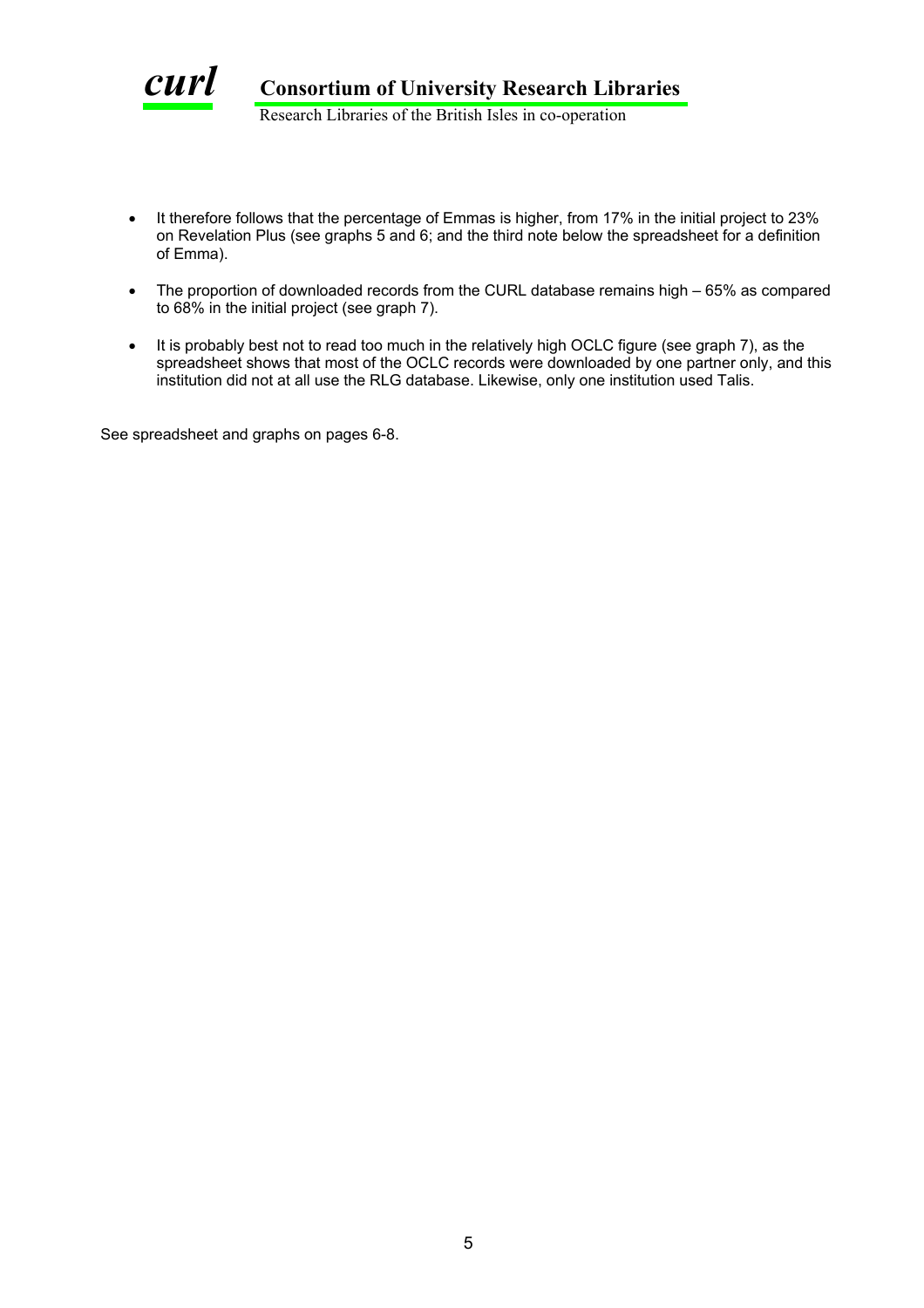

Research Libraries of the British Isles in co-operation

#### **Hit Rates**

|                   | <b>CURL</b> | <b>RLG</b> | <b>OCLC</b> | <b>Talis</b> | Local<br>databases | Number of<br>records<br>downloaded<br>from all<br>databases | Number of<br>records<br>downloaded<br>from external<br>databases | <b>Emmas</b> | <b>Total</b> | <b>Hit rate</b> | <b>Hit rate</b><br>$\mathbf{2}$ |
|-------------------|-------------|------------|-------------|--------------|--------------------|-------------------------------------------------------------|------------------------------------------------------------------|--------------|--------------|-----------------|---------------------------------|
| <b>UCL</b>        | 90          | 26         | 21          |              | 21                 | 158                                                         | 137                                                              | 70           | 228          | 69.3            | 60.1                            |
| <b>Durham</b>     | 423         | 42         |             |              |                    | 465                                                         | 465                                                              | 57           | 522          | 89.1            | 89.1                            |
| Edinburgh         | 229         | 50         | 44          |              |                    | 323                                                         | 323                                                              | 215          | 538          | 60.0            | 60.0                            |
| <b>Leeds</b>      | 583         | 104        |             |              |                    | 687                                                         | 687                                                              | 252          | 939          | 73.2            | 73.2                            |
| London            | 58          | 11         |             |              |                    | 69                                                          | 69                                                               | 40           | 109          | 63.3            | 63.3                            |
| <b>Manchester</b> | 132         | 43         | 2           | 89           |                    | 266                                                         | 266                                                              | 339          | 605          | 44.0            | 44.0                            |
| Oxford            | 27          | 62         | 5           |              | 722                | 816                                                         | 94                                                               | 201          | 1017         | 80.2            | 9.2                             |
| Warwick           | 571         |            | 629         |              |                    | 1200                                                        | 1200                                                             | 22           | 1222         | 98.2            | 98.2                            |
| <b>Total</b>      | 2113        | 338        | 701         | 89           | 743                | 3984                                                        | 3241                                                             | 1196         | 5180         | 76.9            | 62.6                            |

Notes:

- $\circ$  Hit rate 1 is calculated on the basis of the number of records downloaded from all databases.
- oHit rate 2 is calculated on the basis of the number of records downloaded from external databases only.
- o Emmas are records that have been created entirely from scratch. It was agreed by the partners that if a near hit had been copied in order to create a new record more quickly, this record would not be included in the EMMA statistics, but in the Downloaded Records section; the purpose of the exercise being to distinguish between the more labour-intensive records (i.e. those created completely from scratch) and the less-intensive records (i.e. the hits and near hits).
- $\circ$  Oxford's high number of local database records is due to the fact that they use local template records, i.e. similar records copied for new ones.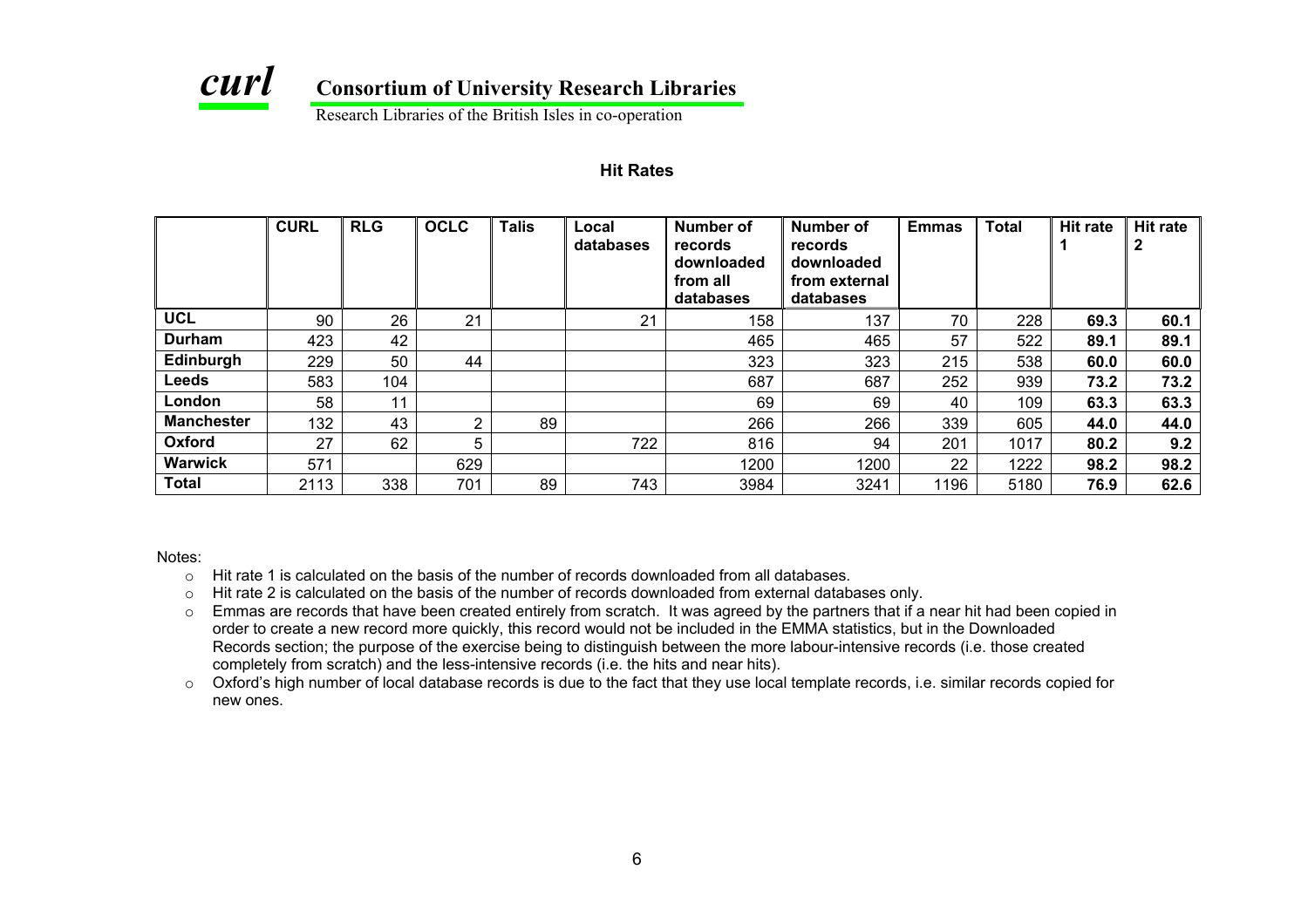

Research Libraries of the British Isles in co-operation

## **Analysis of Hit Rates**







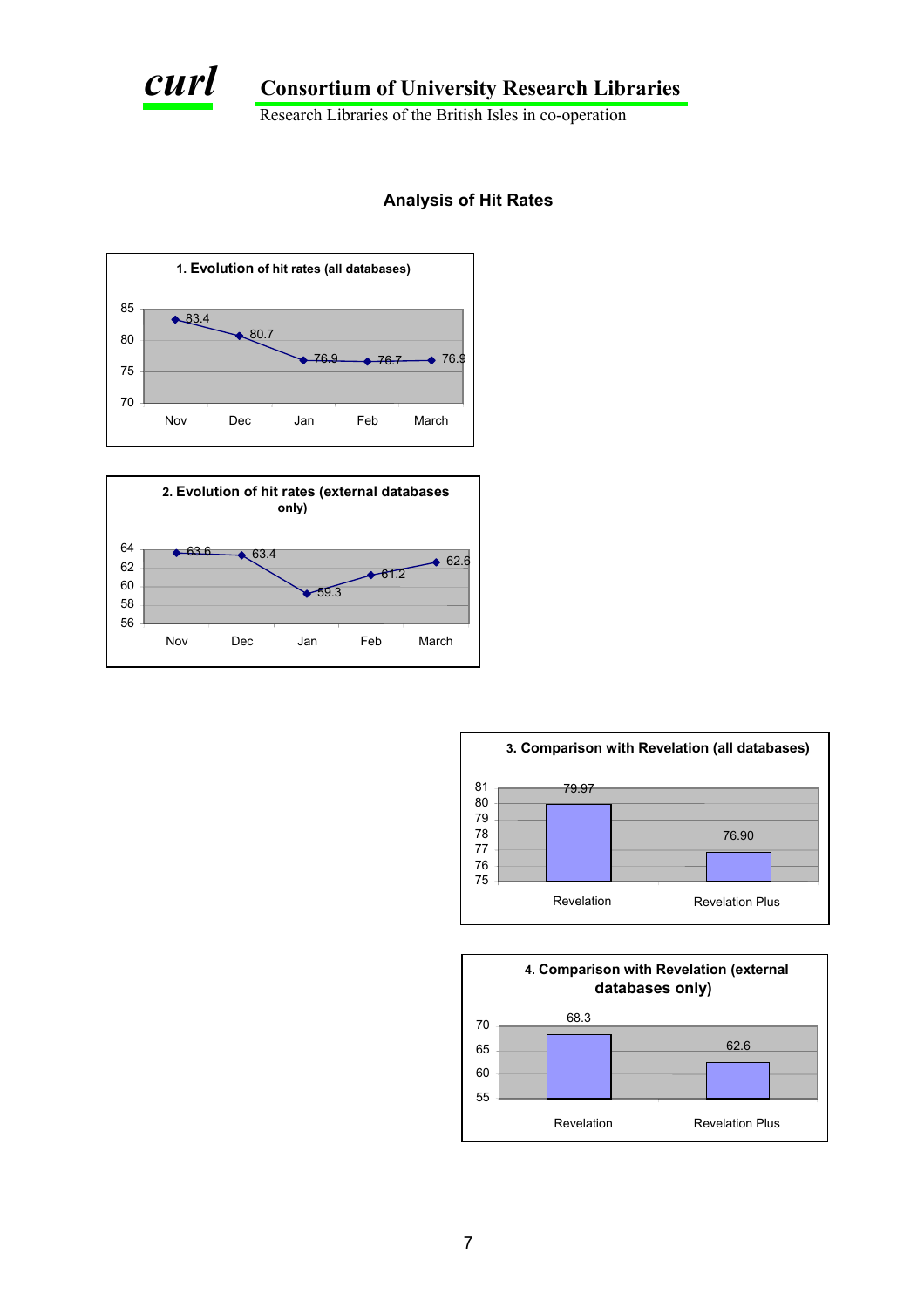

Research Libraries of the British Isles in co-operation





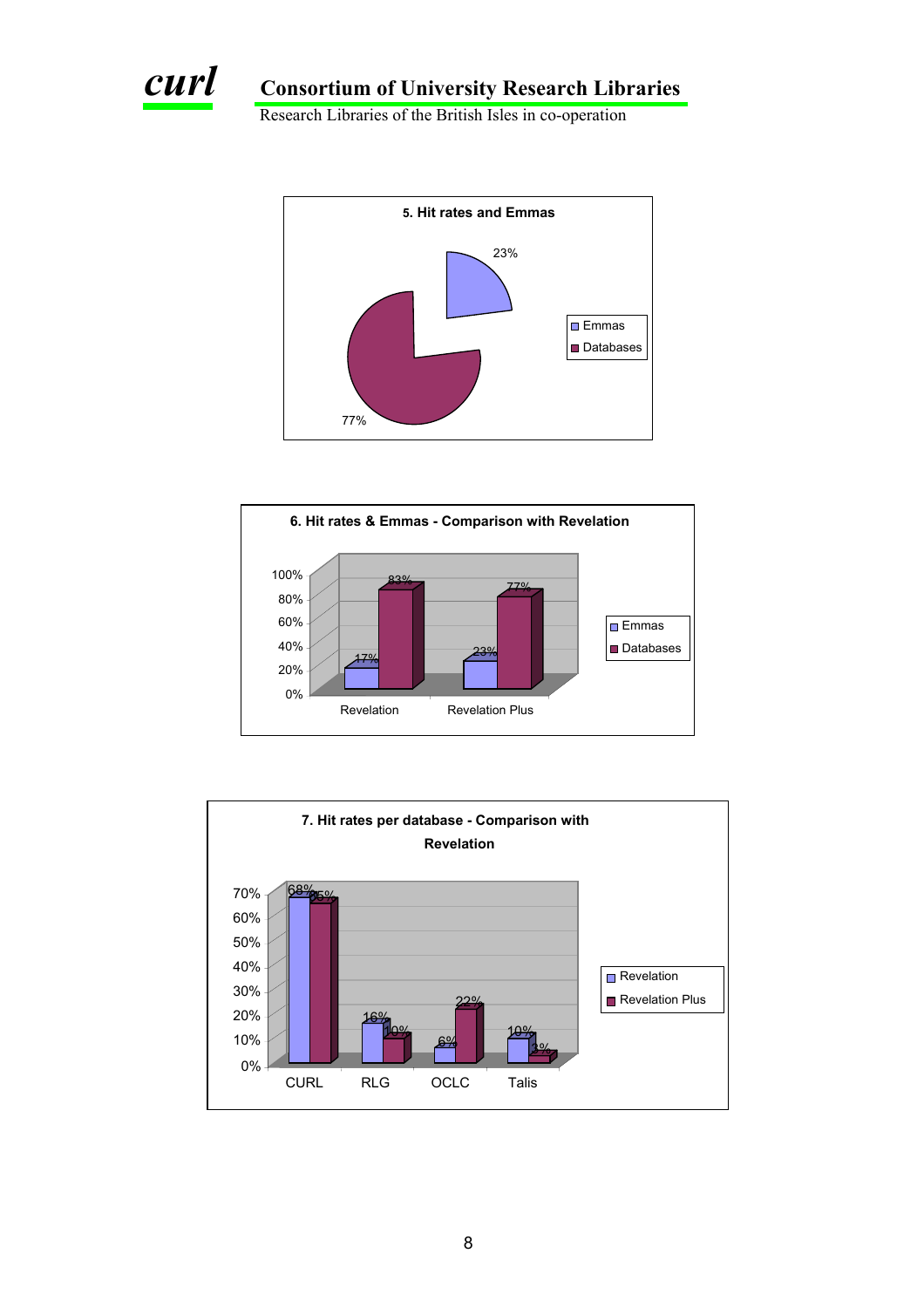

Research Libraries of the British Isles in co-operation

#### *2.2 Collection Ma pping Web Tool*

Only four of the eight collections included in the project had collection-level descriptions searchable on the Revelation Database (see at http://www.is.bham.ac.uk/rslp/revelation/mapping/mappingdatabase.htm).

The other four have now been added to the database. They are:

- Catholic Apostolic Church Collection Bodleian, University of Oxford
- Franciscan Studies Collection UCL Library Services
- Gillian Rose Collection University of Warwick Library
- Holden Library University of Leeds Library

The Bodleian, UCL and Warwick also provided parent records.

The ULL will also provide a collection-level description for the Prothero Collection (see section 2.1.1). The Ethel M. Wood Collection description had already been included in the Revelation database prior to Revelation Plus.

#### *2.3 Dissemina tion*

Information on the project was made available through a variety of means:

- Internet CURL web site at http://www.curl.ac.uk/projects/ with a link from the Revelation Project web site at http://www.is.bham.ac.uk/rslp/revelation/index.htm .
- Event

Presentation given by the Project Head on *Collaboration within the HE Sector*, based in particular on 19<sup>th</sup> Century Pamphlets, Revelation and Revelation Plus, at the Full Disclosure Workshop in Leicester on 10 November 03.

• Institutional level

The project was also publicised by the partner libraries in a variety of ways. For example, Leeds publicised their work on the Holden Library to the Management Committee of the Holden Library and have p osted a separate list of the works on their web site at http://www.leeds.ac.uk/library/subjects/arts/holden/holden-final.doc .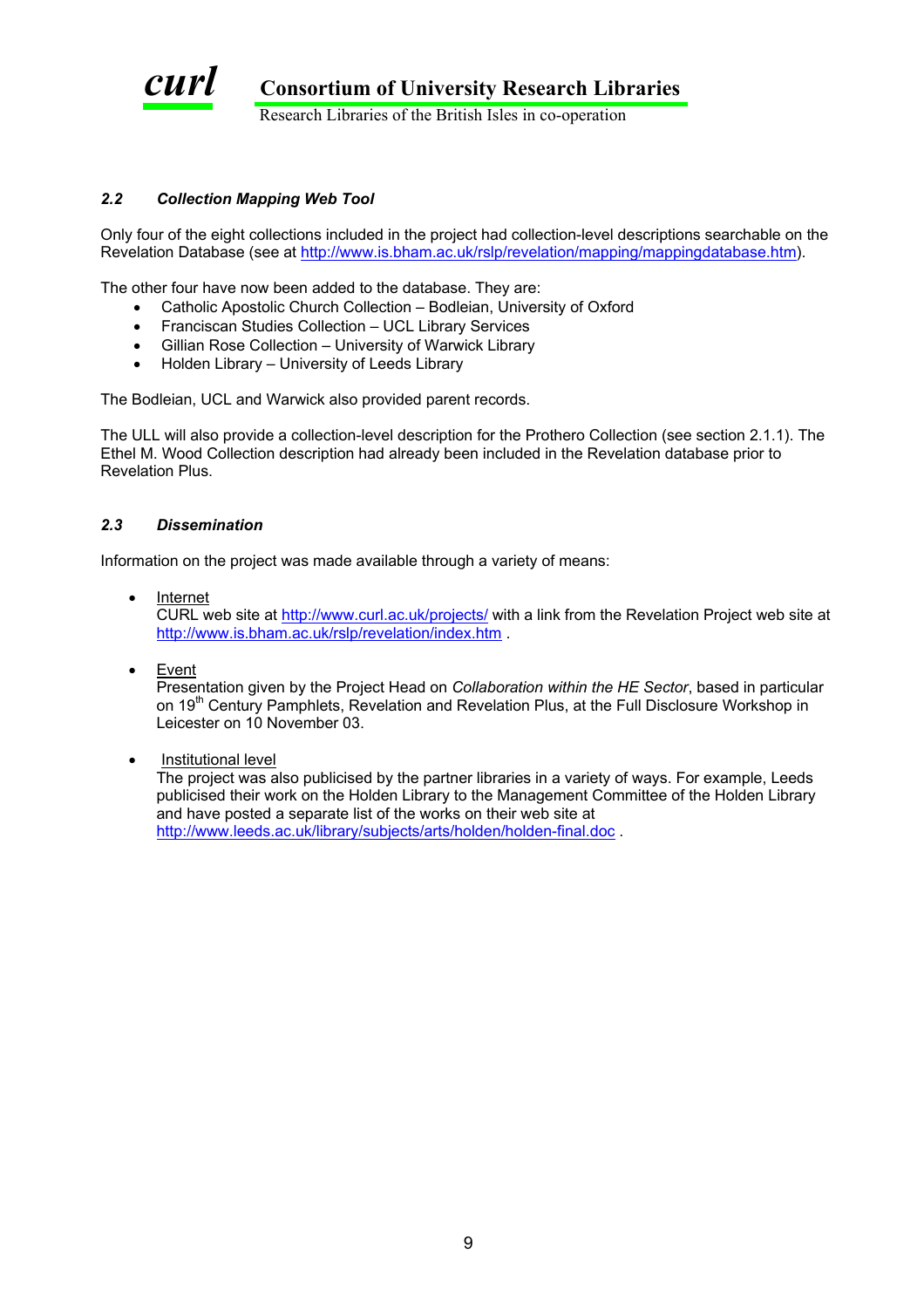

#### **3. Financial Assessment**

#### *3.1 Use of Full Disclosure Grant*

The details of the budget per partner library are as follows:

| Libraries      | <b>Record</b><br>quota at<br>planning<br>stage | <b>Records</b><br>actually<br>created | Cataloguing<br>Costs (in £) | Partners'<br><b>Contributions in</b><br>kind and/or real<br>money (in $E$ ) | <b>Contribution</b><br>from Full<br><b>Disclosure</b><br>and CURL<br>(in <b>E</b> ) | <b>Full</b><br><b>Disclosure</b><br>Grant (in<br>£) |
|----------------|------------------------------------------------|---------------------------------------|-----------------------------|-----------------------------------------------------------------------------|-------------------------------------------------------------------------------------|-----------------------------------------------------|
| <b>UCL</b>     | 240                                            | 228                                   | 969.0                       | 290.7                                                                       | 678.3                                                                               | 546                                                 |
| Durham         | 500                                            | 522                                   | 2125.0                      | 637.5                                                                       | 1487.5                                                                              | 1198                                                |
| Edinburgh      | 538                                            | 538                                   | 2286.5                      | 686.0                                                                       | 1600.6                                                                              | 1289                                                |
| Leeds          | 800                                            | 939                                   | 3510.5                      | 1053.2                                                                      | 2457.4                                                                              | 1979                                                |
| London (ULL)   | 100                                            | 109                                   | 425.0                       | 127.5                                                                       | 297.5                                                                               | 240                                                 |
| Manchester     | 600                                            | 605                                   | 2550.0                      | 765.0                                                                       | 1785.0                                                                              | 1437                                                |
| Oxford         | 1031                                           | 1017                                  | 4322.3                      | 1296.7                                                                      | 3025.6                                                                              | 2436                                                |
| <b>Warwick</b> | 1200                                           | 1222                                  | 5100.0                      | 1530.0                                                                      | 3570.0                                                                              | 2875                                                |
| Total          | 5009                                           | 5180                                  | 21288.3                     | 6386.5                                                                      | 14901.8                                                                             | 12000                                               |
| <b>CURL</b>    |                                                |                                       |                             | 400.0                                                                       |                                                                                     |                                                     |
| Total          |                                                |                                       |                             | 6786.5                                                                      |                                                                                     |                                                     |

Note th at:

- The Full Disclosure grant was £12,000. The remaining £2,902 was provided by CURL.
- management costs and was provided in kind. The £400 from CURL under 'Partners' Contributions in kind and/or real money' was for project
- UCL and Oxford produced fewer records, as a result of a slight overestimation of the number of rather than £3,067.2 in the case of Oxford). The released £77.3 was passed on to Leeds, who records to be produced, at the planning stage. Their proportion of the grant was modified accordingly on completion of the project (£678.3 rather than £714.0 in the case of UCL; £3,025.6 [exceeded their target by more than 100 records.](http://www.leeds.ac.uk/library/subjects/arts/holden/holden-final.doc)

#### *3.2 Unit Costs*

Two of the partner institutions, Leeds and Warwick – together these two institutions created 42% of the project's total amount of records – produced financial reports, which made it possible to calculate the unit costs actually experienced by these partner libraries and to compare them with the £4.25 unit cost (£ 3.61 without overheads) used to estimate the budget.

The unit costs have been calculated in two different ways:

- On the basis of cataloguing staff salary costs only
- On the basis of project total costs.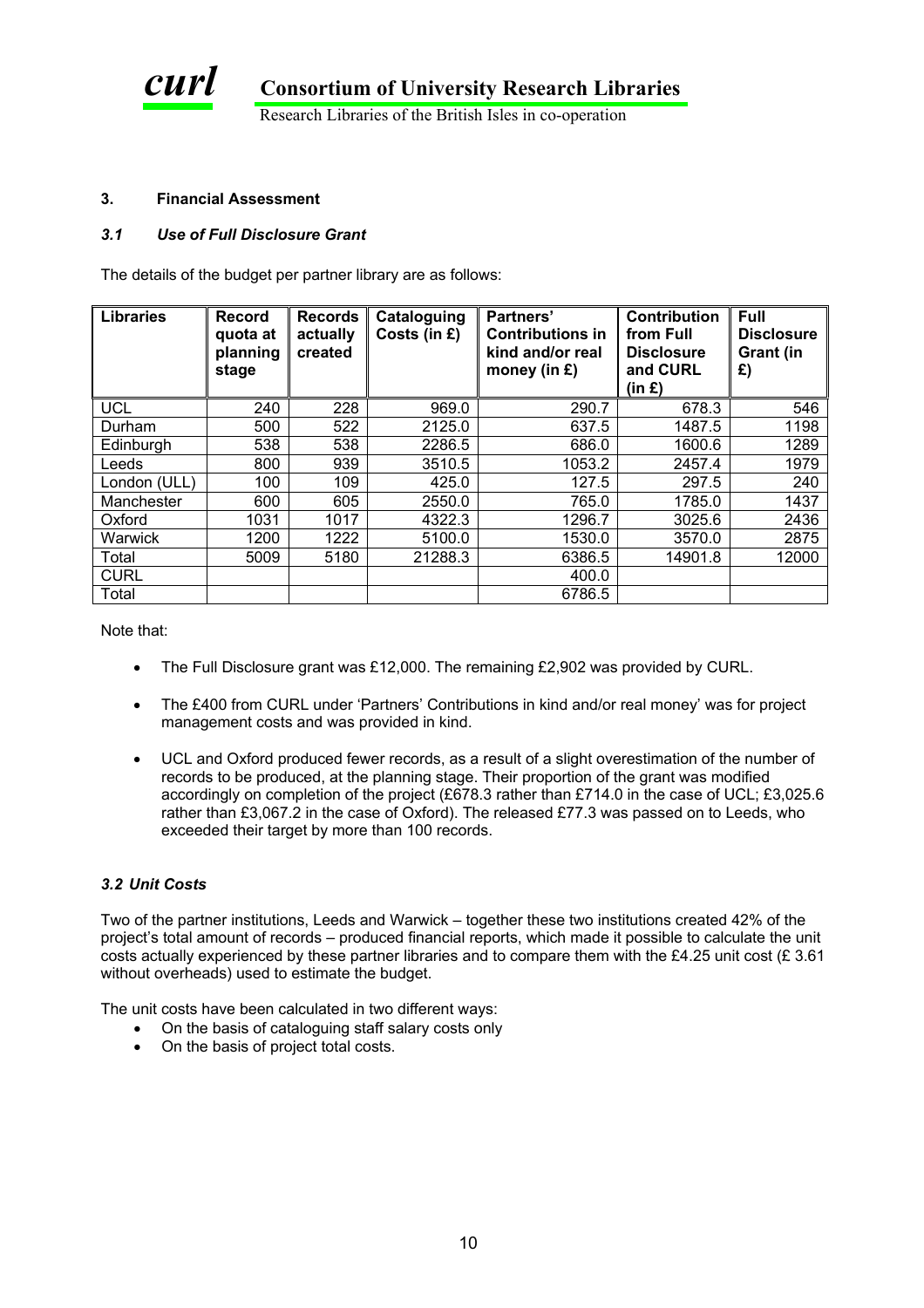

Research Libraries of the British Isles in co-operation

#### • **Unit cost based on the cataloguing staff's salaries only (in £)**

|         | <b>FTE</b><br>salaries | Hours worked | Pro rata salary costs | No. of records produced | Unit cost |
|---------|------------------------|--------------|-----------------------|-------------------------|-----------|
| ∟eeds   | 19750                  | 296          | 3712                  | 939                     | 3.95      |
| Warwick | 17992                  | 440          | 5026                  | 1222                    | 4.1'      |
| Total   |                        |              | 8738                  | 2161                    | 4.04      |

Both institutions achieved a similar unit cost when calculated on cataloguing staff's salaries only. The average unit cost - £4.04 - is only slightly higher than the unit cost (minus overheads) on which the budget was based: £4.04 on average rather than £3.61, i.e. 11.9% higher.

#### • **Uni t cost based on total costs (in £)**

|         | Cataloguing  |     | RLG OCLC | Equipment* | Premises | Training    | Liaison | Total | No. of   | Unit |
|---------|--------------|-----|----------|------------|----------|-------------|---------|-------|----------|------|
|         | staff's      |     |          |            |          | supervision |         |       | records  | cost |
|         | salary costs |     |          |            |          |             |         |       | produced |      |
| _eeds   | 3788         | 122 |          | 150        | 105      | 360         | 285     | 4810  | 939      | 5.12 |
| Warwick | 4858         |     | 491      | 377        | 113      | 624         | 130     | 6593  | 1222     | 5.40 |
| Total   |              |     |          |            |          |             |         | 11403 | 2161     | 5.28 |

\* Equipment costs were calculated as a percentage of total life costs.

The Revelation average unit cost, based on total site project costs, was 64.7% more than the tariff. The Revelation Plus figure of £5.28 is 24.2% higher than the £4.25 unit cost used to estimate the budget at the planning stage. This shows the community's increased ability to make ever more precise estimates of the cost of the retrospective conversion and cataloguing work that remains to be done.

It is how ever important to bear in mind that the partners did not have any recruitment or travel and subsiste nce costs – no face-to-face meetings were necessary because all the partner institutions were already familiar with the project methodology developed during RSLP.

Furthermore, as noted by UCL when the partnership was invited to comment on the draft of this report, some libraries recruit cataloguing staff at a higher grade for a number of reasons, including the nature of the local job market, the institution's human resources policies or the London weighting.

Dr Marie-Pierre Détraz CURL Executive Secretary & Project Head April 2004